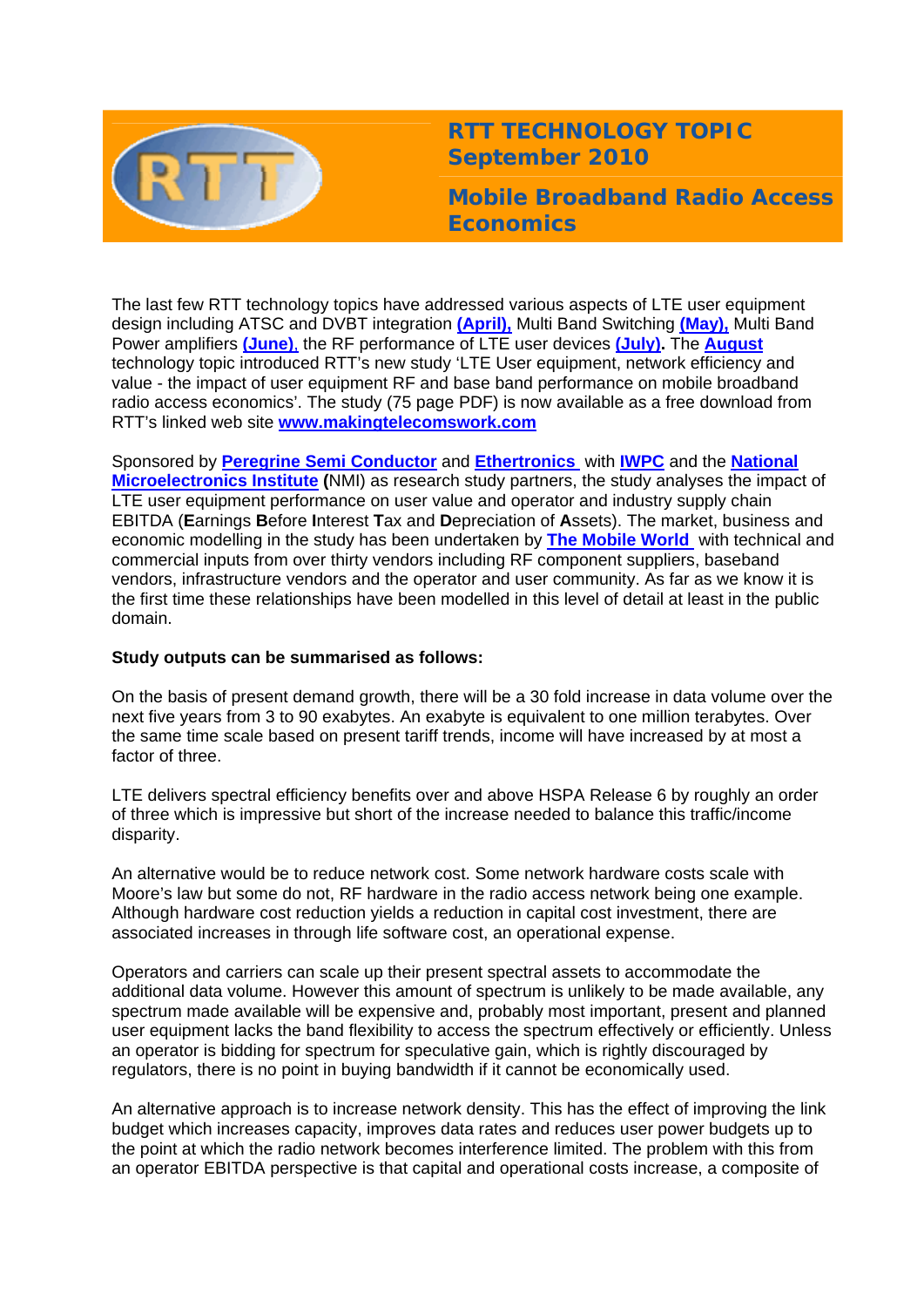site acquisition, site rental, site energy cost, hardware and software investment and backhaul costs. Backhaul costs are a particular issue in mobile broadband networks as the offered traffic will generally be more asynchronous and asymmetric than voice which means that in general bandwidth needs to be over provisioned to protect quality of service for latency sensitive traffic.

Using subscriber ADSL lines as backhaul via femtocells partly provides a solution to the back haul cost issue and can increase local area network density in a cost-effective way at the subscriber's expense. However femtocells address local area access economics not wide area or high mobility user access economics. There is some off loading from macro and micro cells to femtocells but the noise shedding benefits of this are open to debate and probably more efficiently achieved with WiFi. Femtocells do not deliver wide area or high mobility user value.

Similarly MIMO (**m**ultiple **i**nput **m**ultiple **o**utput) antennas achieves high peak data rates in small cells but if poorly implemented in user equipment compromises SISO (**s**ingle **i**nput **s**ingle **o**utput) and SIMO (**s**ingle **i**nput **m**ultiple **o**utput) performance in larger diameter micro and macro cells where average data throughput is more important, having a more direct impact on the user experience.

User experience value is not realised just from connectivity but the relevance of the connectivity. Search algorithms have become worth more than handover algorithms. This is why operator data value is increasing at a slower rate than data volume. However mobile connectivity, including wide area and high mobility connectivity, has the potential to realise additional value if specific user experience metrics can be addressed

This study demonstrates that a relatively small investment in user equipment performance optimisation yields a positive non linear gain in radio network efficiency and value. We argue that this is a prerequisite for industry profitability and a determining factor in mobile broadband radio access economics.

The present opportunities and challenges for the industry can be summarised as

# **A demand side opportunity**

A 30 fold increase in data volume demand over the next five years.

# **A supply side opportunity**

An additional 500 MHz of spectrum on offer in some markets over and above the 1 GHz of spectrum already allocated and auctioned on a global basis.

### **The problem with LTE user equipment**

Accessing these two opportunities cost effectively is however critically dependent on user equipment cost and performance. Over the past ten years, spectral auctions have taken over \$200 billion dollars out of the industry which might have been alternatively spent on user equipment R and D and engineering investment. This study highlights three areas where LTE user equipment performance constraints compromise LTE network efficiency and increase network cost, potentially compounding the cost/income problem.

**A lack of band flexibility** in LTE user equipment means that existing and new spectrum cannot be accessed effectively or efficiently.

**A best and worse case performance difference of at least 7dB** – a radio network cannot be accurately or efficiently dimensioned to meet defined user experience expectations with this degree of performance uncertainty.

**Compromised conformance standards** – the need to support new radio bands is forcing conformance standards to be compromised – each new radio band results in a further loss of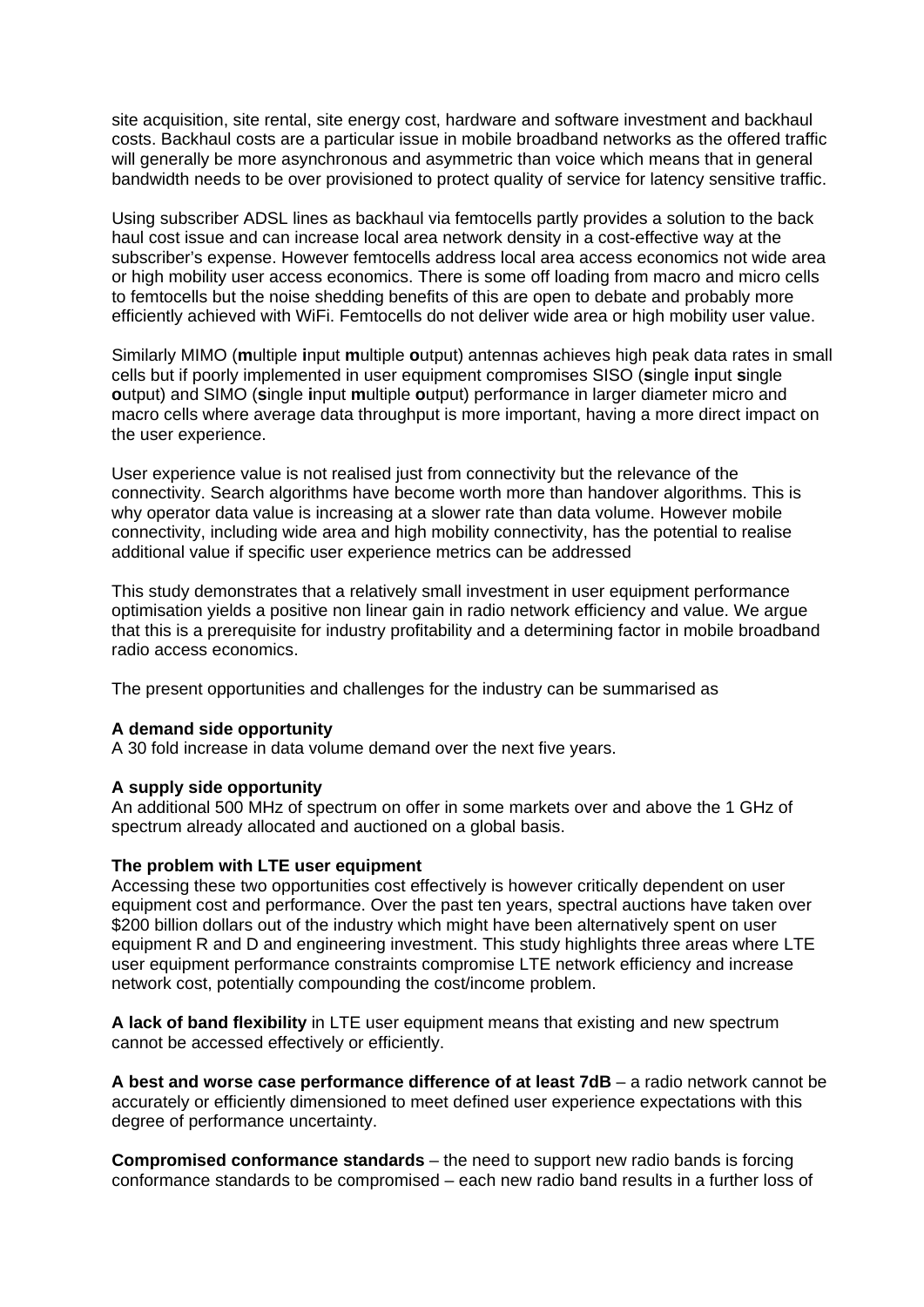RF performance – this reduces peak and average throughput and shortens the user's data duty cycle, decreasing user experience value.

A year on year loss of RF performance in user equipment increases the demand for spectrum and radio network density with associated cost but no associated income, increasing network cost, decreasing network value. These constraints together make it hard/impossible for operators and carriers to achieve a return on present and future spectral and radio network investment. An increase in radio network efficiency is therefore needed in order to ensure that present and future mobile broadband data volumes can be viably supported.

## **Key findings by industry sector**

**For operators and carriers** - the study and economic model validate that a move to LTE, if coupled with investment in band flexibility and improved year on year user equipment efficiency yields sufficient radio network efficiency gain and incremental user value to provide a positive and improved return on present and future spectral and radio network investment, or put another way, allows operators and carriers to make money out of data volume growth.

We argue that the combination of user equipment efficiency and extended multi band support which we define as more than the standard 5 bands presently supported and the eight bands presently on most vendor road maps, will have a more positive impact on mobile broadband radio access economics than commonly assumed or presently modelled. Implementing additional bands should however only be considered if performance in existing bands is maintained. Conformance specifications are already being degraded to accommodate multi band designs. The goal should be to exceed existing requirements rather than maintain par with requirements that are getting laxer over time.

Over and above this, a year-on-year performance improvement of 1dB over and above the single band baseline but applied to multi band and extended multi band user equipment would yield year-on-year user experience gain (user value) and a reduction of direct and indirect radio network cost, delivering a positive investment cycle even if additional user equipment BOM costs are factored in to the equation.

A 3 dB improvement over three years would double the average data rate per user or double the user data duty cycle, a combination of link budget and scheduler gain. This translates directly into additional realisable user experience value and reduced network cost per subscriber and device supported.

### **For infrastructure hardware and software vendors**

We show how improving user equipment performance transforms scheduler efficiency and by implication the ROI model for infrastructure hardware and software investment.

#### **For user equipment hardware and software vendors**

We argue the case for a shift from user equipment cost optimisation to a combination of cost and performance optimisation and show how this yields a positive EBITDA return.

### **For component hardware and software vendors and the test equipment hardware and software community.**

We identify presently under exploited opportunities to add value to the whole industry supply chain.

### **For industry, financial and investment analysts**

We demonstrate that provided certain preconditions are met, the demand side growth potential of mobile broadband is capable of delivering much greater fiscal returns than presently reflected in mobile broadband industry equity valuation.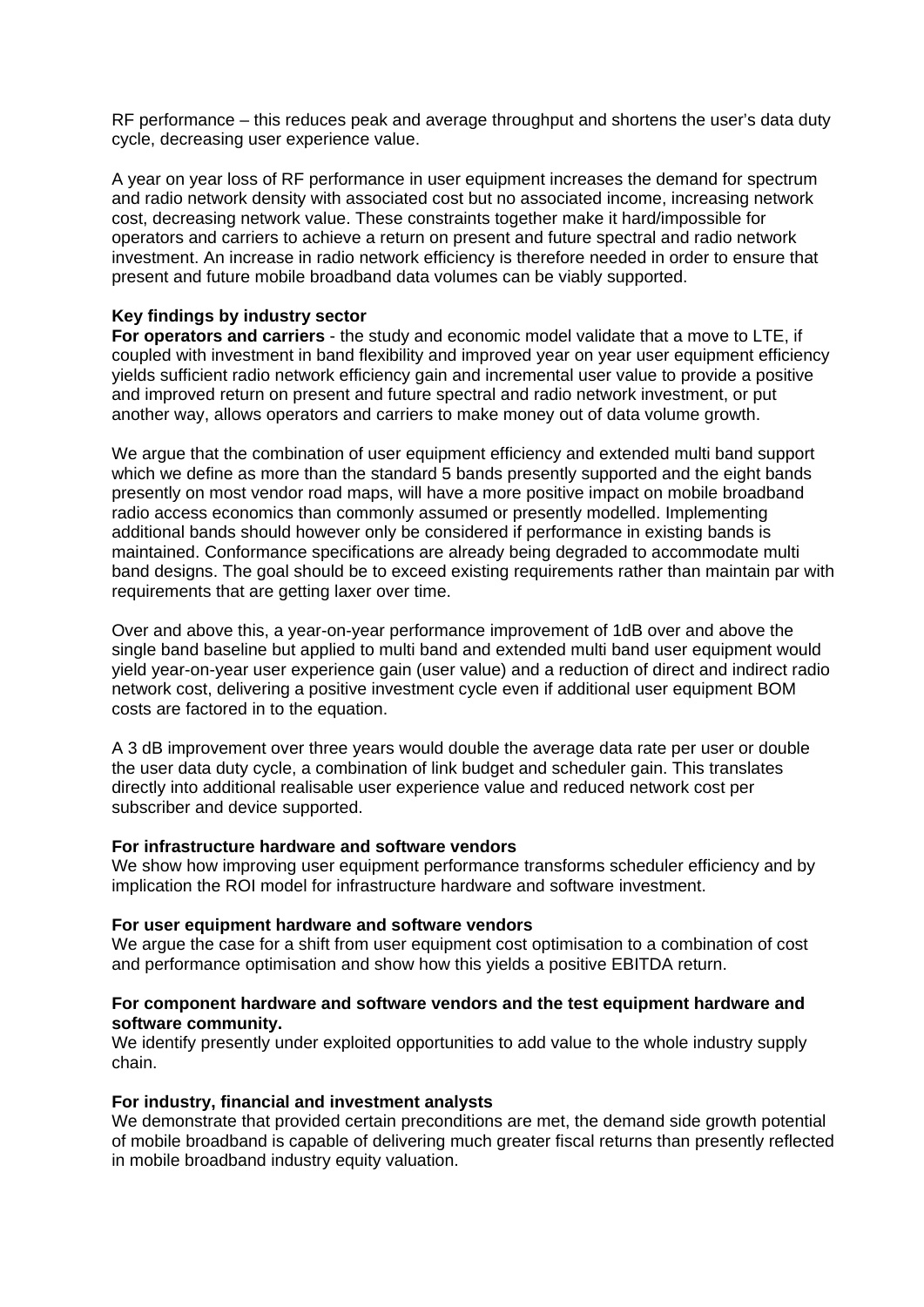### **Implications of future mobile broadband data demand**

The measured growth suggest that the present rate of increase of data traffic on mobile broadband networks is increasing over time, a function of the growth in subscriber numbers, number of attached devices including connected machines and the volume of data generated per device, particularly from smart phones, tablets/slates and lap tops with dongles or embedded mobile broadband connectivity.

We forecast 87 exabytes of offered traffic data volume in 2015. This is in line with other **[higher](http://www.cisco.com/en/US/solutions/collateral/ns341/ns525/ns537/ns705/ns827/white_paper_c11-520862.html)  [end industry estimates.](http://www.cisco.com/en/US/solutions/collateral/ns341/ns525/ns537/ns705/ns827/white_paper_c11-520862.html)** On the basis of present growth trends, and the trend of the trend (increasing over time), these projections would prove to be conservative**.** On the basis of present tariff trends, over the same period data revenues will have increased by at most a factor of 3, an income/cost disparity which must be regarded as a major challenge for the industry.

Delivery cost is a function of the type of data traffic. Conversational, interactive and streamed traffic is more expensive to deliver in terms of bandwidth and power consumed than best effort traffic. This mix is also largely determined by the hardware and software form factors of user devices but it seems very possible that average application latency both in terms of first order latency (end to end delay) and second order latency (worst to best difference) will need to be more closely controlled. This effectively means that radio bandwidth and power will need to be over provisioned in order to meet user experience expectations. These are all factors that together add to the cost of delivery.

While the demand projections and data revenue forecasts could well be realistic, there are two reasons why the growth in demand and revenues might be slower than anticipated and costs may be greater than expected (the downside equation).

1)The relatively slow rate of revenue growth relative to traffic growth will mean that operators will find it hard to raise the capital needed for the network density and or spectrum required to meet user experience expectations. This will result in poor voice quality, poor coverage, high blocked call rates, high dropped call rates, unacceptable application and task latency, high session failure rates and unacceptably short mobile broadband session duty cycles (time between battery recharge). This will result in high product returns and high churn rates introducing additional delivery and support cost and making it hard/impossible to realise any relative income gain on a per subscriber per device basis.

2) Battery capacity and heat density constraints will make mobile broadband duty cycles even shorter, choking offered traffic volume and value. While some users will be connected to a mains supply for example in trains, these applications are by definition portable rather than mobile broadband.

This study directly addresses these interrelated challenges of delivery cost, delivery value and mobile user experience expectations. We show that the solution (the upside equation), not surprisingly, is a function of mobile broadband radio network efficiency improvement. User equipment performance is a more important part of this efficiency equation than commonly assumed.

Our data volume forecasts are based on a year on year improvement in the user experience which in turn delivers a 1% uplift in ARPU which in turn yields the additional EBIDTA needed to justify the investment required to sustain the year on year user experience gain - a positive investment cycle for operators and the whole of the industry supply chain.

To achieve this, however, implies an associated need for materials and process innovation particularly in the radio front end. **[Antenna design](http://www.ethertronics.com/)** for example is crucial to getting optimum performance out of SISO, SIMO and MIMO techniques and is a defining component in wide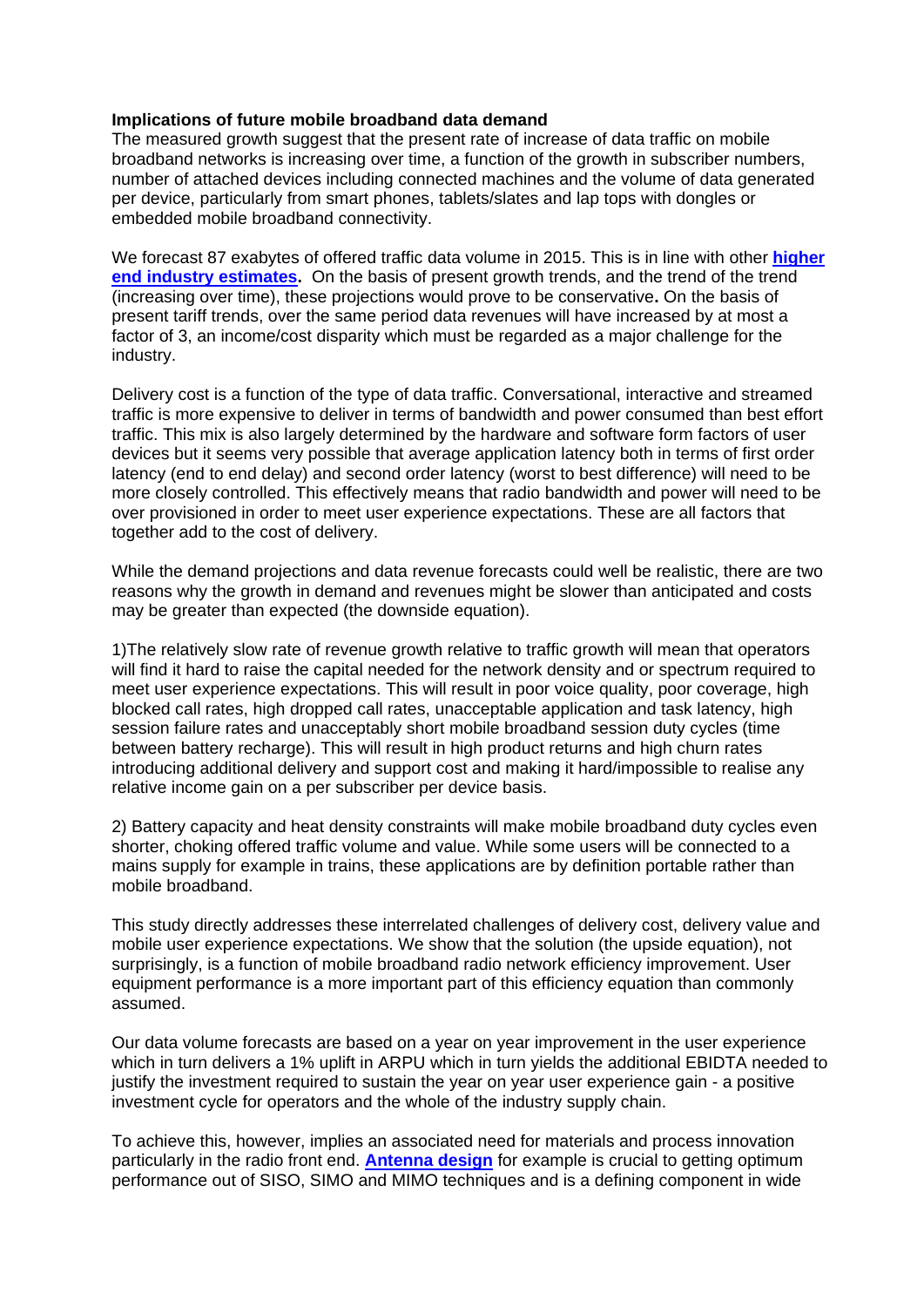area and local area access economics. Antenna design and the associated matching requirement, is apparently simple but actually complex and dependent on the application of a mix of material and algorithmic innovation, knowledge and expertise. Similarly **[Silicon on](http://www.peregrine-semi.com/)  [Sapphire](http://www.peregrine-semi.com/)** based components and systems provide an example of materials and algorithmic innovation applied to realise efficiency gain in switch path and adaptive tuning applications but with wider application potential. The study discusses and quantifies other similar innovations including RF power amplifiers and related enabling components.

Generally it is also important to address the growing disparity between bench top measurements and real life user equipment performance. This is resulting in best to worst differences of 7 dB in user equipment performance. A network cannot be dimensioned to meet defined user experience expectations with this degree of performance uncertainty. RF and baseband innovation help to reduce this difference. Changes to conformance and performance measurement methodologies are also required to reduce the gap between what is measured on the bench and real world performance.

There is clearly a demand side opportunity if delivery cost, investment, innovation and test issues can be addressed.

The study can be downloaded **[HERE](http://www.makingtelecomswork.com/index.html)**

#### **Makingtelecomswork.com**

An additional level of detail on the study and related topics can be accessed via the **[Resources section](http://www.makingtelecomswork.com/resources.html)** of our linked web site **[www.makingtelecomswork.com](http://www.makingtelecomswork.com/)**

**[www.makingtelecomswork.com](http://www.makingtelecomswork.com/)** provides a cost and time efficient way in which telecommunication engineers, product managers and policy makers can access **technical information and advice not readily available elsewhere in the public domain.** 

The web site also provides information on RTT workshops, **[Making Telecoms Work](http://www.makingtelecomswork.com/workshop_europe.html)  [Europe](http://www.makingtelecomswork.com/workshop_europe.html)**, **[Making Telecoms Work Asia](http://www.makingtelecomswork.com/workshop_asia.html)** and **[Making Telecoms Work in the US.](http://www.makingtelecomswork.com/workshop_usa.html)**

The workshops demonstrate how engineering issues can be practically resolved and how performance gains and cost savings can be achieved.

European work shops are held at the Science Museum in Kensington West London. **[Information on the next workshop is available here.](http://www.rttonline.com/documents/uhfbroadbanddesign.pdf)**

There are a number of sponsorship opportunities available linked to the new web site and related Science Museum telecom industry educational initiatives.

If you would like more information on these opportunities please e-mail **[geoff@rttonline.com](mailto:geoff@rttonline.com?subject=Sponsoring%20Making%20Telecoms%20Work)** or phone **00 44 208 744 3163** 

#### **About RTT Technology Topics**

RTT Technology Topics reflect areas of research that we are presently working on.

We aim to introduce new terminology and new ideas to help inform present and future technology, engineering, market and business decisions.

There are over 130 technology topics **[archived on the RTT web site](http://www.rttonline.com/sitemap.html).**